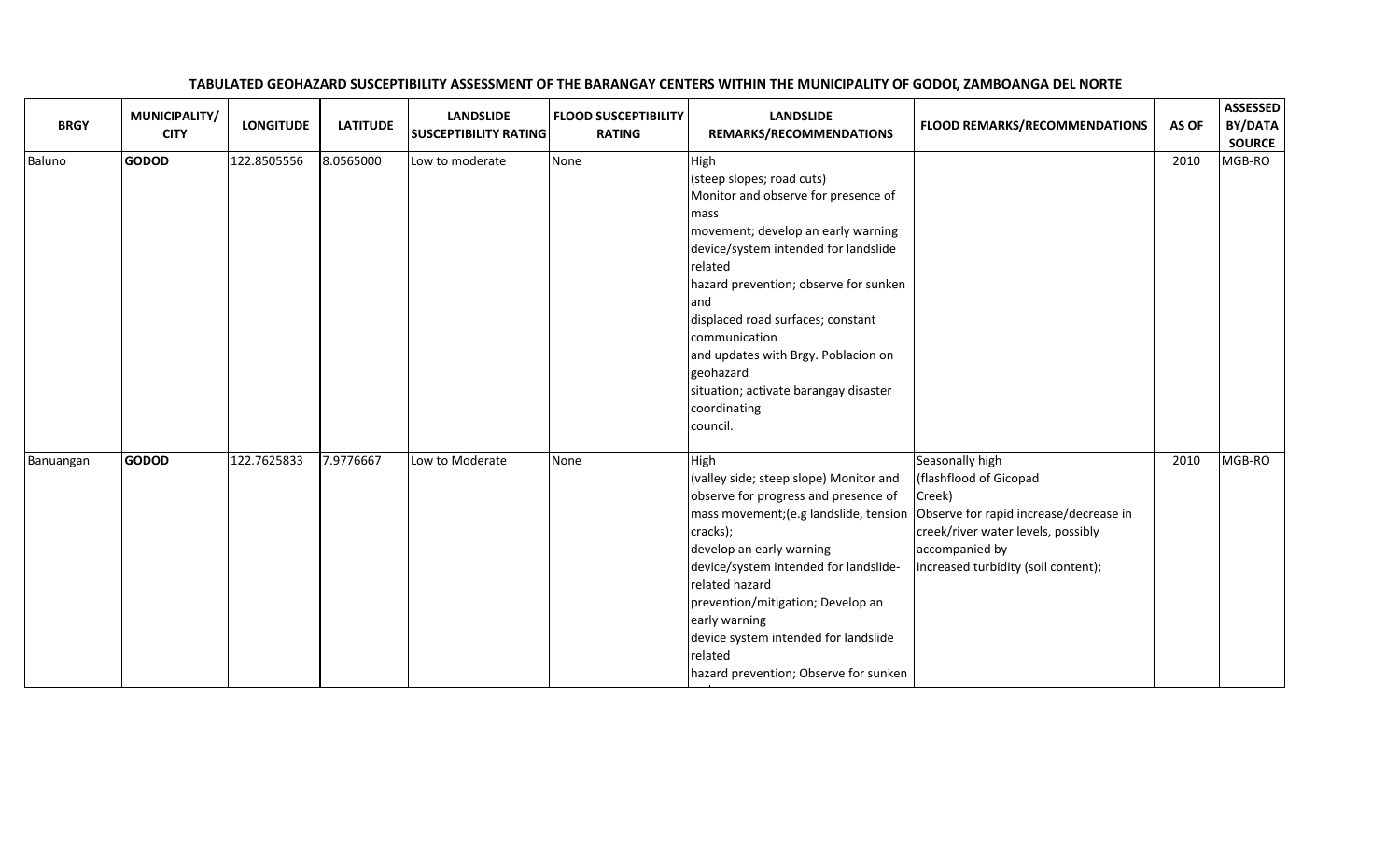| Bunawan | <b>GODOD</b> | 122.8732500 | 7.9714444 | Low to Moderate | Low                    | High                                                                     | Observe for rapid increase/decrease in               | 2010 | MGB-RO |
|---------|--------------|-------------|-----------|-----------------|------------------------|--------------------------------------------------------------------------|------------------------------------------------------|------|--------|
|         |              |             |           |                 | (sheet flooding on low | (road cuts; steep slopes;                                                | creek/river water levels, possibly                   |      |        |
|         |              |             |           |                 | lying area);           | valley side)                                                             | accompanied by                                       |      |        |
|         |              |             |           |                 | High                   | Monitor progress of mass movement;                                       | increase turbidity (soil content) Develop            |      |        |
|         |              |             |           |                 | (flashflood along      | observe for                                                              | an early                                             |      |        |
|         |              |             |           |                 | tributaries            | presence of mass movement (e.g                                           | warning system intended                              |      |        |
|         |              |             |           |                 | of Bunawan River)      | landslide, tension                                                       | flashflood/sheetfloodrelated                         |      |        |
|         |              |             |           |                 |                        | cracks); develop an early warning                                        | hazard prevention; identify evacuation               |      |        |
|         |              |             |           |                 |                        | device/system                                                            | site; Activate BDCC; Undercutting and                |      |        |
|         |              |             |           |                 |                        | intended for landslide-related hazard                                    | scoured                                              |      |        |
|         |              |             |           |                 |                        | prevention/mitigation; Observe for                                       | section of the road segment going to the             |      |        |
|         |              |             |           |                 |                        | saturated                                                                | barangay                                             |      |        |
|         |              |             |           |                 |                        | ground or seeps in areas that are not                                    | center should be mitigated by diverting              |      |        |
|         |              |             |           |                 |                        | typically wet;                                                           | the                                                  |      |        |
|         |              |             |           |                 |                        | Observe for sunken and displaced road   meandering channel away from the |                                                      |      |        |
|         |              |             |           |                 |                        | surfaces;                                                                | scoured road                                         |      |        |
|         |              |             |           |                 |                        | constant communication and updates                                       | section; immediate action will be to widen           |      |        |
|         |              |             |           |                 |                        | with Brgy.                                                               | the                                                  |      |        |
|         |              |             |           |                 |                        | Sianan; activate Barangay Disaster                                       | road by cutting the remaining slope;                 |      |        |
|         |              |             |           |                 |                        | Coordinating                                                             |                                                      |      |        |
|         |              |             |           |                 |                        | Council (BDCC).                                                          |                                                      |      |        |
| Dilucot | <b>GODOD</b> | 122.8302778 | 7.9658333 | Moderate        | None                   | Observe for presence of mass                                             | Seasonally high                                      | 2010 | MGB-RO |
|         |              |             |           |                 |                        | movement; develop                                                        | (flashflood of                                       |      |        |
|         |              |             |           |                 |                        | an early warning device/system                                           | Delucot River)                                       |      |        |
|         |              |             |           |                 |                        | intended for                                                             | Monitor and observe for rapid                        |      |        |
|         |              |             |           |                 |                        | landslide related hazard prevention;                                     | increase/decrease                                    |      |        |
|         |              |             |           |                 |                        |                                                                          |                                                      |      |        |
|         |              |             |           |                 |                        | Observed for saturated ground or<br>seeps in areas                       | in creek/river water levels, possibly<br>accompanied |      |        |
|         |              |             |           |                 |                        | that are not typically wet; observe for                                  | by increased turbidity (soil content);               |      |        |
|         |              |             |           |                 |                        | sunken and                                                               | Activate                                             |      |        |
|         |              |             |           |                 |                        | displaced road surfaces; constant                                        | BDCC; Identify evacuation site;                      |      |        |
|         |              |             |           |                 |                        | communication                                                            |                                                      |      |        |
|         |              |             |           |                 |                        |                                                                          |                                                      |      |        |
|         |              |             |           |                 |                        | and updates with Brgy. Poblacion on<br>geohazard                         |                                                      |      |        |
|         |              |             |           |                 |                        | situation; activate Barangay Disaster                                    |                                                      |      |        |
|         |              |             |           |                 |                        |                                                                          |                                                      |      |        |
|         |              |             |           |                 |                        | Coordinating                                                             |                                                      |      |        |
|         |              |             |           |                 |                        | Council (BDCC).                                                          |                                                      |      |        |
|         |              |             |           |                 |                        |                                                                          |                                                      |      |        |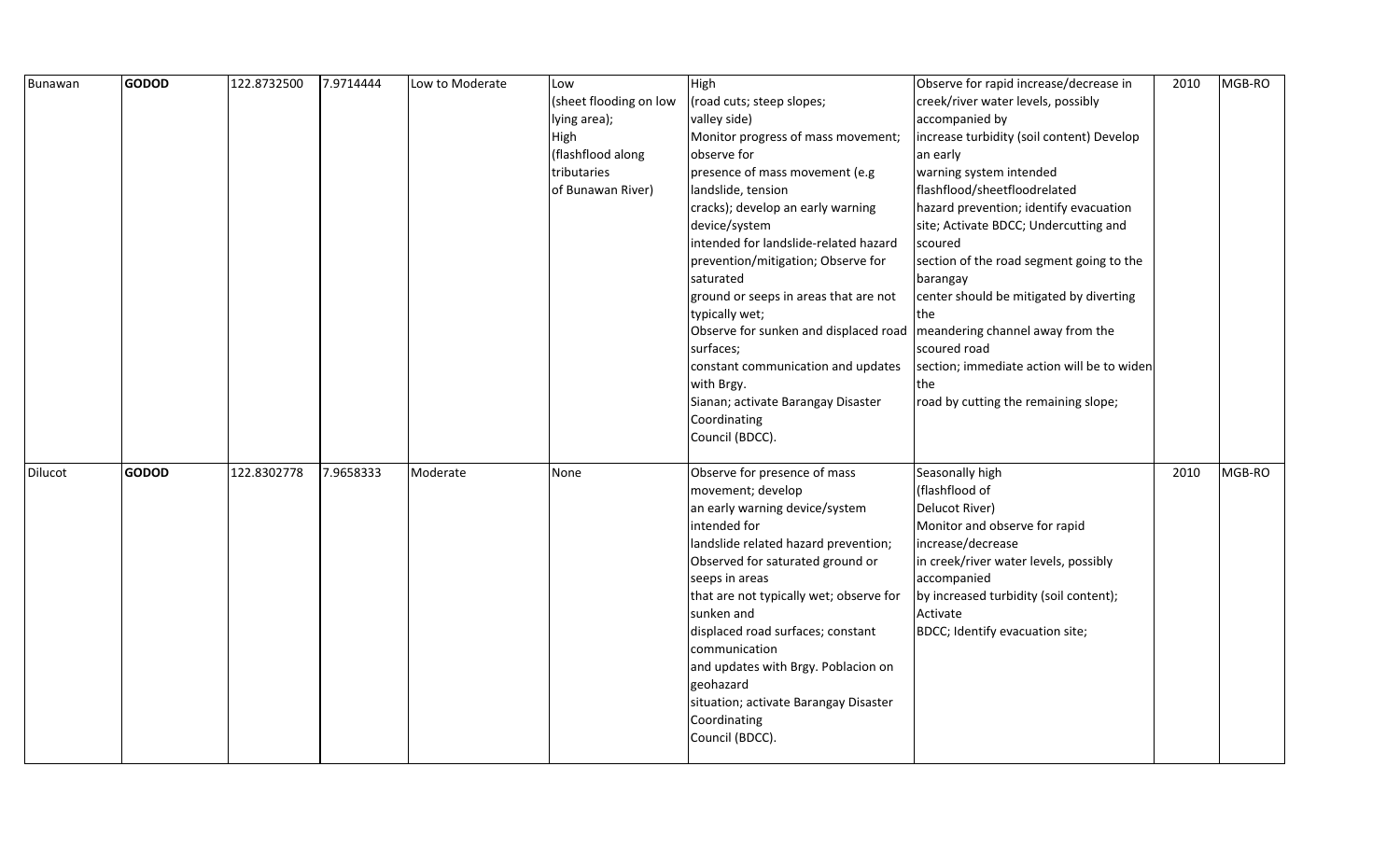| Dipopor   | <b>GODOD</b> | 122.8028889 | 8.0031944 | High     | None | High                                               | Seasonally high                              | 2010 | MGB-RO |
|-----------|--------------|-------------|-----------|----------|------|----------------------------------------------------|----------------------------------------------|------|--------|
|           |              |             |           |          |      | (creek channel, road cuts                          | (flashflood along creek                      |      |        |
|           |              |             |           |          |      | and steep slopes)                                  | bordering the southern                       |      |        |
|           |              |             |           |          |      | Monitor progress of mass movement                  | most section of the                          |      |        |
|           |              |             |           |          |      | (e.g.                                              | barangay)                                    |      |        |
|           |              |             |           |          |      | landslides, tension cracks); Observe for           | Observe for rapid increase/decrease in       |      |        |
|           |              |             |           |          |      | presence                                           | creek/river water levels, possibly           |      |        |
|           |              |             |           |          |      | of mass movement; develop an early                 | accompanied by                               |      |        |
|           |              |             |           |          |      | warning                                            | increased turbidity (soil content); Activate |      |        |
|           |              |             |           |          |      | device/system intended for landslide               | BDCC;                                        |      |        |
|           |              |             |           |          |      | related                                            | observed for undercutting/channel            |      |        |
|           |              |             |           |          |      | hazard prevention; observed for                    | scouring                                     |      |        |
|           |              |             |           |          |      | saturated ground                                   | along river bank; monitor for possible       |      |        |
|           |              |             |           |          |      | or seeps in areas that are not typically           | damming                                      |      |        |
|           |              |             |           |          |      | wet; observe                                       | of river channel by landslide; Identify      |      |        |
|           |              |             |           |          |      | for sunken and displaced road surfaces; evacuation |                                              |      |        |
|           |              |             |           |          |      | constant                                           | site for residents downstream of the         |      |        |
|           |              |             |           |          |      | communication and updates with                     | creek.                                       |      |        |
|           |              |             |           |          |      | Brgys.                                             |                                              |      |        |
|           |              |             |           |          |      | Poblacion on geohazard situation;                  |                                              |      |        |
|           |              |             |           |          |      | activate                                           |                                              |      |        |
|           |              |             |           |          |      | <b>Barangay Disaster Coordinating Council</b>      |                                              |      |        |
|           |              |             |           |          |      | (BDCC).                                            |                                              |      |        |
| Guisapong | <b>GODOD</b> | 122.7752778 | 8.0330278 | Moderate | Low  | High                                               | Seasonally moderate                          | 2010 | MGB-RO |
|           |              |             |           |          |      | (steep valley side, road cut                       | (sheetflood near the                         |      |        |
|           |              |             |           |          |      | going to Rambon)                                   | spillway across Raba-                        |      |        |
|           |              |             |           |          |      | Observe for presence of mass                       | <b>Guisapong Creek)</b>                      |      |        |
|           |              |             |           |          |      | movement; identify                                 | Monitor and observe for rapid                |      |        |
|           |              |             |           |          |      | evacuation site; constant                          | increase/decrease                            |      |        |
|           |              |             |           |          |      | communication and                                  | in creek/river water levels, possibly        |      |        |
|           |              |             |           |          |      | updates with barangay                              | accompanied                                  |      |        |
|           |              |             |           |          |      | Sarawagan/Rambon on                                | by increased turbidity (soil content);       |      |        |
|           |              |             |           |          |      | geohazard situation; activate Barangay             | Constant                                     |      |        |
|           |              |             |           |          |      | Disaster                                           | dredging of the spillway; Identify           |      |        |
|           |              |             |           |          |      | Coordinating Council (BDCC).                       | evacuation site;                             |      |        |
|           |              |             |           |          |      |                                                    | <b>Activate BDCC</b>                         |      |        |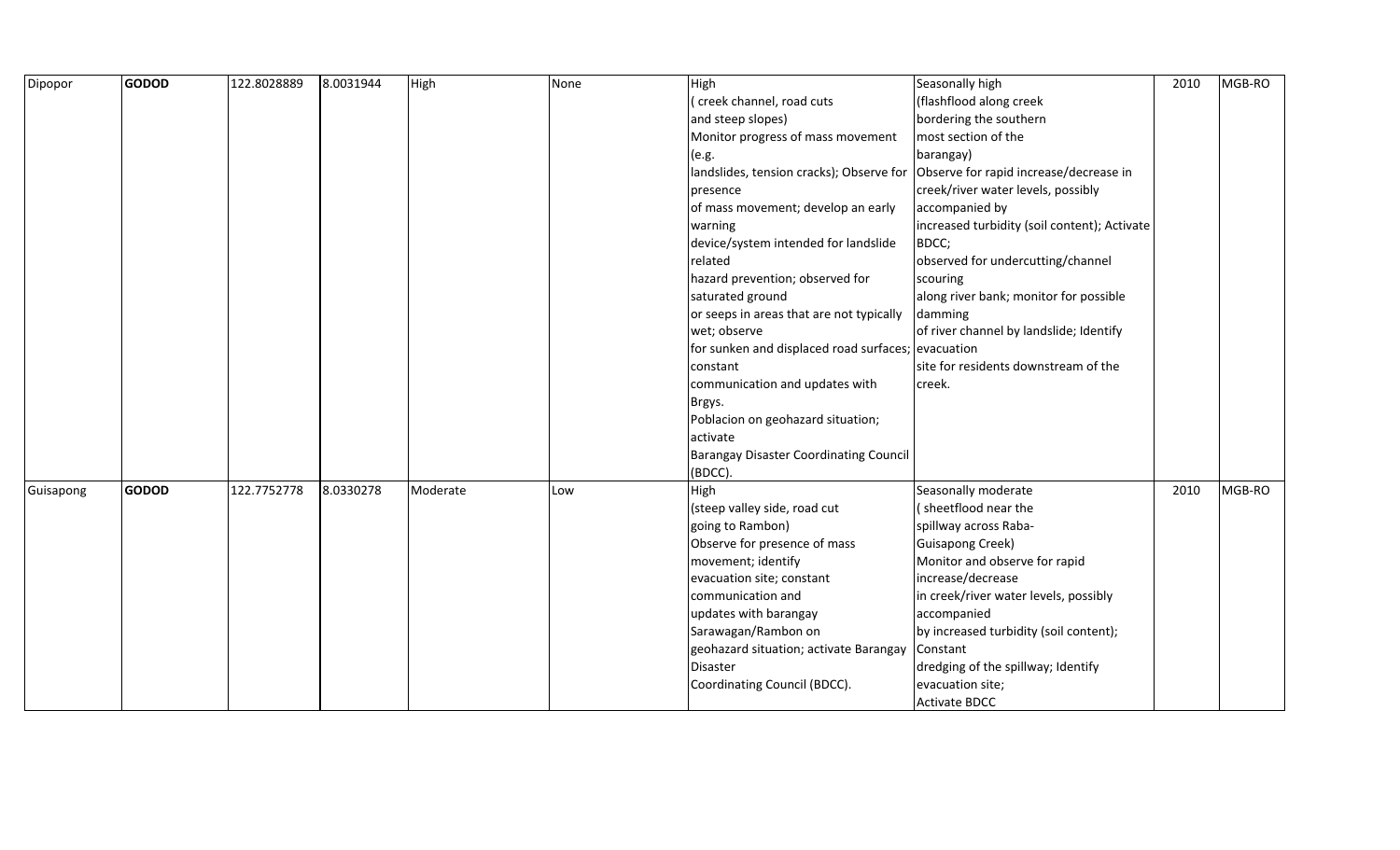| Limbonga     | <b>GODOD</b> | 122.7486944 | 8.0080833 | Moderate         | None                 | High                                     | High                                        | 2010 | MGB-RO |
|--------------|--------------|-------------|-----------|------------------|----------------------|------------------------------------------|---------------------------------------------|------|--------|
| (Limboangan) |              |             |           |                  |                      | (valley sides/road cuts)                 | (flashflood along Mucas                     |      |        |
|              |              |             |           |                  |                      | Monitor progress of mass movement        | River)                                      |      |        |
|              |              |             |           |                  |                      | (e.g.                                    | Observe for rapid increase/decrease in      |      |        |
|              |              |             |           |                  |                      | landslides, tension cracks); Observe for | creek/river water levels, possibly          |      |        |
|              |              |             |           |                  |                      | presence                                 | accompanied by                              |      |        |
|              |              |             |           |                  |                      | of mass movement; develop an early       | increased turbidity (soil content); develop |      |        |
|              |              |             |           |                  |                      | warning                                  | an early                                    |      |        |
|              |              |             |           |                  |                      | device/system intended for landslide     | warning device/system intended for          |      |        |
|              |              |             |           |                  |                      | related                                  | flashflood                                  |      |        |
|              |              |             |           |                  |                      | hazard prevention; constant              | related hazard prevention; Activate BDCC    |      |        |
|              |              |             |           |                  |                      | communication and                        |                                             |      |        |
|              |              |             |           |                  |                      | updates with Brgy. Raba on geohazard     |                                             |      |        |
|              |              |             |           |                  |                      | situation;                               |                                             |      |        |
|              |              |             |           |                  |                      | activate Barangay Disaster               |                                             |      |        |
|              |              |             |           |                  |                      | Coordinating Council                     |                                             |      |        |
|              |              |             |           |                  |                      | (BDCC).                                  |                                             |      |        |
| Lomogom      | <b>GODOD</b> | 122.9013333 | 8.0068889 | Moderate to high | Seasonally moderate  | Possible zone of landslide               | Observe for rapid increase/decrease in      | 2010 | MGB-RO |
|              |              |             |           |                  | (sheetflood and      | accumulation coming from                 | creek/river water levels, possibly          |      |        |
|              |              |             |           |                  | channel              | Mt. Mahayag                              | accompanied by                              |      |        |
|              |              |             |           |                  | scouring along creek | High                                     | increased turbidity (soil content); develop |      |        |
|              |              |             |           |                  | near                 | (steep slopes; Sitio                     | an early                                    |      |        |
|              |              |             |           |                  | the barangay hall)   | Mahayag)                                 | warning device/system intended for          |      |        |
|              |              |             |           |                  | High                 | Monitor and observe for presence of      | flashflood                                  |      |        |
|              |              |             |           |                  | (flashflood along    | mass                                     | related hazard prevention; Activate BDCC;   |      |        |
|              |              |             |           |                  | Palandok             | movement; observed for saturated         | Identify evacuation site; Riprap the        |      |        |
|              |              |             |           |                  | River)               | ground or                                | scoured creek                               |      |        |
|              |              |             |           |                  |                      | seeps in areas that are not typically    | section near the barangay hall;             |      |        |
|              |              |             |           |                  |                      | wet; identify                            |                                             |      |        |
|              |              |             |           |                  |                      | evacuation site; observe for sunken      |                                             |      |        |
|              |              |             |           |                  |                      | and displaced                            |                                             |      |        |
|              |              |             |           |                  |                      | road surfaces; constant communication    |                                             |      |        |
|              |              |             |           |                  |                      | and                                      |                                             |      |        |
|              |              |             |           |                  |                      | updates with Brgy. Sianan on             |                                             |      |        |
|              |              |             |           |                  |                      | geohazard situation;                     |                                             |      |        |
|              |              |             |           |                  |                      | activate Barangay Disaster               |                                             |      |        |
|              |              |             |           |                  |                      | <b>Coordinating Council</b>              |                                             |      |        |
|              |              |             |           |                  |                      | (BDCC).                                  |                                             |      |        |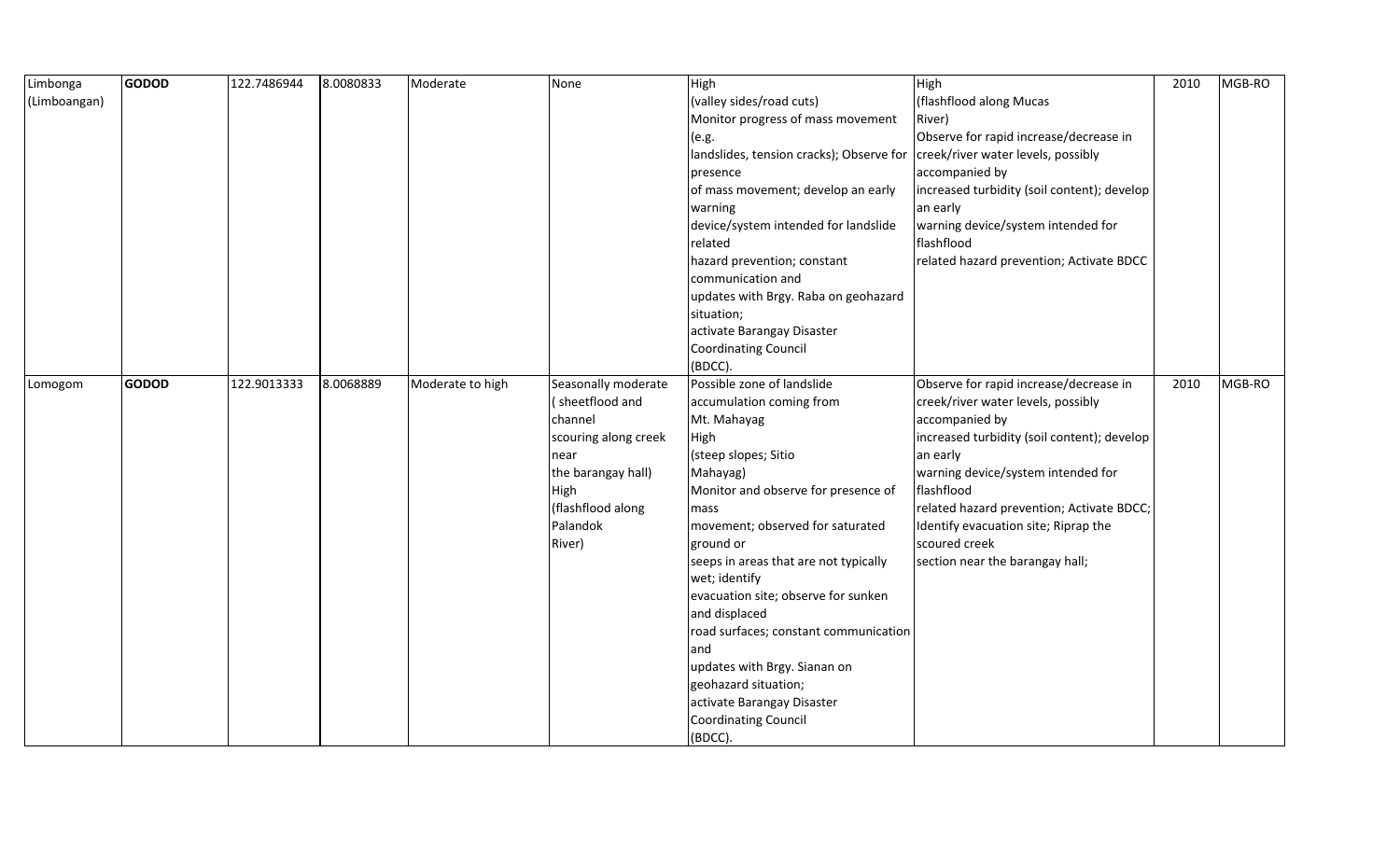| Mauswagon | <b>GODOD</b> | 122.8178056 | 8.0440833 | Moderate        | None | High                                          |                                             | 2010 | MGB-RO |
|-----------|--------------|-------------|-----------|-----------------|------|-----------------------------------------------|---------------------------------------------|------|--------|
|           |              |             |           |                 |      | (steep slope; road cutd)                      |                                             |      |        |
|           |              |             |           |                 |      | Monitor and observe for presence of           |                                             |      |        |
|           |              |             |           |                 |      | mass                                          |                                             |      |        |
|           |              |             |           |                 |      | movement (e.g landslide, tension              |                                             |      |        |
|           |              |             |           |                 |      | cracks); develop                              |                                             |      |        |
|           |              |             |           |                 |      | an early warning device/system                |                                             |      |        |
|           |              |             |           |                 |      | intended for                                  |                                             |      |        |
|           |              |             |           |                 |      | landslide-related hazard                      |                                             |      |        |
|           |              |             |           |                 |      | prevention/mitigation;                        |                                             |      |        |
|           |              |             |           |                 |      | Identify evacuation site; Observe for         |                                             |      |        |
|           |              |             |           |                 |      | saturated                                     |                                             |      |        |
|           |              |             |           |                 |      | ground or seeps in areas that are not         |                                             |      |        |
|           |              |             |           |                 |      | typically wet;                                |                                             |      |        |
|           |              |             |           |                 |      | Observe for sunken and displaced road         |                                             |      |        |
|           |              |             |           |                 |      | surfaces;                                     |                                             |      |        |
|           |              |             |           |                 |      | constant communication and updates            |                                             |      |        |
|           |              |             |           |                 |      | with Brgy.                                    |                                             |      |        |
|           |              |             |           |                 |      | Poblacion; activate Barangay Disaster         |                                             |      |        |
|           |              |             |           |                 |      | Coordinating Council (BDCC).                  |                                             |      |        |
|           |              |             |           |                 |      |                                               |                                             |      |        |
| Miampic   | <b>GODOD</b> | 122.7401389 | 7.9794722 | Low to Moderate | None | Observe for presence of mass                  | Seasonally high                             | 2010 | MGB-RO |
|           |              |             |           |                 |      | movement; constant                            | (flashflood along Calucap                   |      |        |
|           |              |             |           |                 |      | communication and updates with Brgy.          | Creek and Mucas River)                      |      |        |
|           |              |             |           |                 |      | Banuangan on geohazard situation;             | Observe for rapid increase/decrease in      |      |        |
|           |              |             |           |                 |      | activate                                      | creek/river water levels, possibly          |      |        |
|           |              |             |           |                 |      | <b>Barangay Disaster Coordinating Council</b> | accompanied by                              |      |        |
|           |              |             |           |                 |      | (BDCC).                                       | increased turbidity (soil content); develop |      |        |
|           |              |             |           |                 |      |                                               | an early                                    |      |        |
|           |              |             |           |                 |      |                                               | warning device/system intended for          |      |        |
|           |              |             |           |                 |      |                                               | flashflood                                  |      |        |
|           |              |             |           |                 |      |                                               | related hazard prevention;                  |      |        |
|           |              |             |           |                 |      |                                               |                                             |      |        |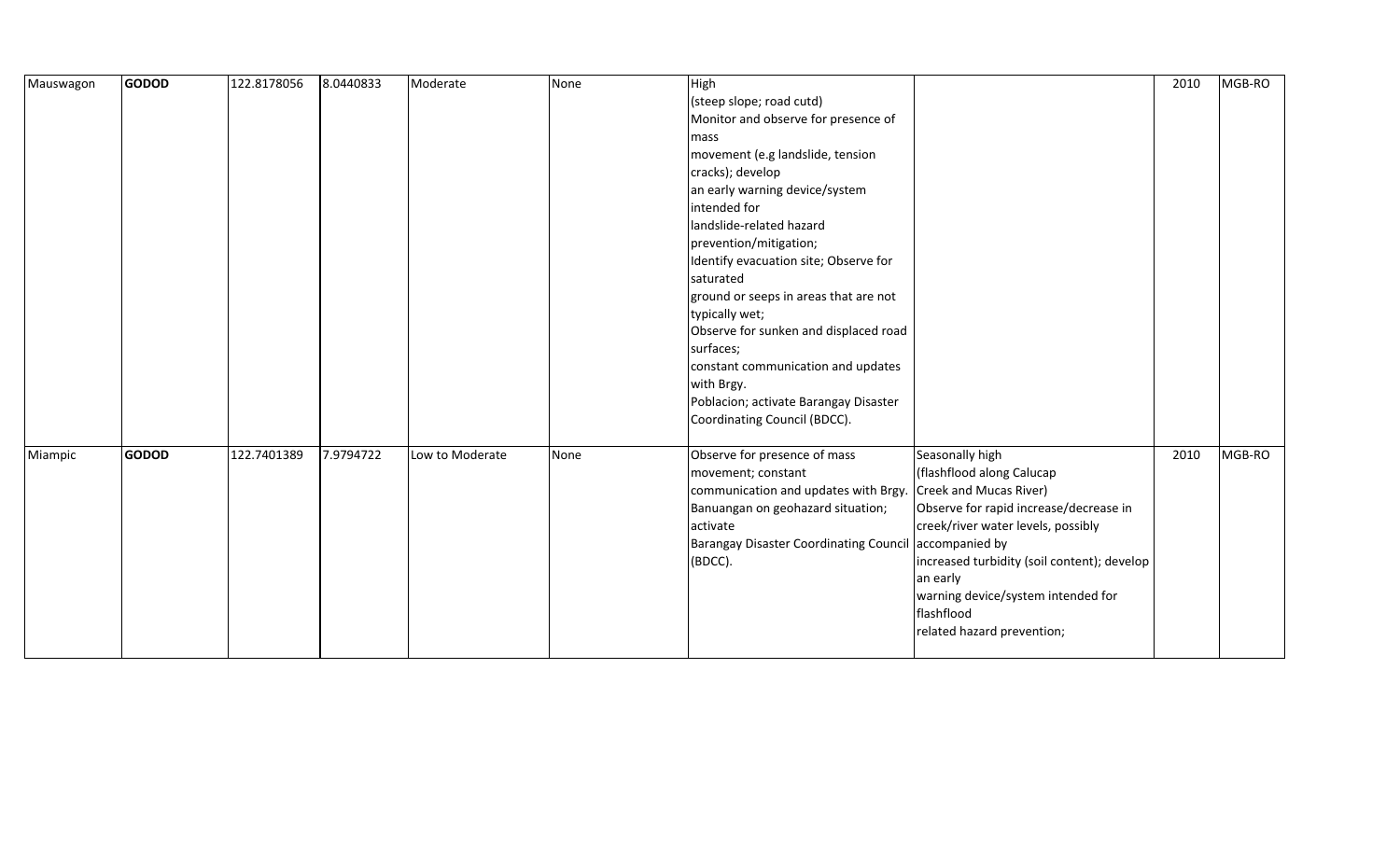| Poblacion | <b>GODOD</b> | 122.8435000 | 8.0028611 | Low to Moderate | Low  | Moderate to High                                     | (localized flooding on rice                 | 2010 | MGB-RO |
|-----------|--------------|-------------|-----------|-----------------|------|------------------------------------------------------|---------------------------------------------|------|--------|
|           |              |             |           |                 |      | (steep road cuts; steep                              | paddies within the                          |      |        |
|           |              |             |           |                 |      | slopes)                                              | barangay center)                            |      |        |
|           |              |             |           |                 |      | Monitor and observe for presence of                  | Seasonally moderate                         |      |        |
|           |              |             |           |                 |      | mass                                                 | (sheetflood in Sitio Rebe)                  |      |        |
|           |              |             |           |                 |      | movement; constant communication                     | Observe for rapid increase/decrease in      |      |        |
|           |              |             |           |                 |      | and updates                                          | creek/river water levels, possibly          |      |        |
|           |              |             |           |                 |      | with Municipal Disaster Coordinating                 | accompanied by                              |      |        |
|           |              |             |           |                 |      | Council                                              | increased turbidity (soil content); develop |      |        |
|           |              |             |           |                 |      | (MDCC) on geohazard situation;                       | an early                                    |      |        |
|           |              |             |           |                 |      | observed for                                         | warning device/system intended for          |      |        |
|           |              |             |           |                 |      | saturated ground or seeps in areas that   flashflood |                                             |      |        |
|           |              |             |           |                 |      | are not                                              | related hazard prevention; Identify         |      |        |
|           |              |             |           |                 |      | typically wet; observe for sunken and                | evacuation                                  |      |        |
|           |              |             |           |                 |      | displaced                                            | site; activate BDCC                         |      |        |
|           |              |             |           |                 |      | road surfaces; activate Barangay                     |                                             |      |        |
|           |              |             |           |                 |      | Disaster                                             |                                             |      |        |
|           |              |             |           |                 |      | Coordinating Council (BDCC).                         |                                             |      |        |
| Raba      | <b>GODOD</b> | 122.7662778 | 8.0450556 | Low             | None | Observe for presence of mass                         |                                             | 2010 | MGB-RO |
|           |              |             |           |                 |      | movement; constant                                   |                                             |      |        |
|           |              |             |           |                 |      | communication and updates with Brgy.                 |                                             |      |        |
|           |              |             |           |                 |      | Dipopor                                              |                                             |      |        |
|           |              |             |           |                 |      | on geohazard situation; activate                     |                                             |      |        |
|           |              |             |           |                 |      | <b>Barangay Disaster</b>                             |                                             |      |        |
|           |              |             |           |                 |      | Coordinating Council (BDCC).                         |                                             |      |        |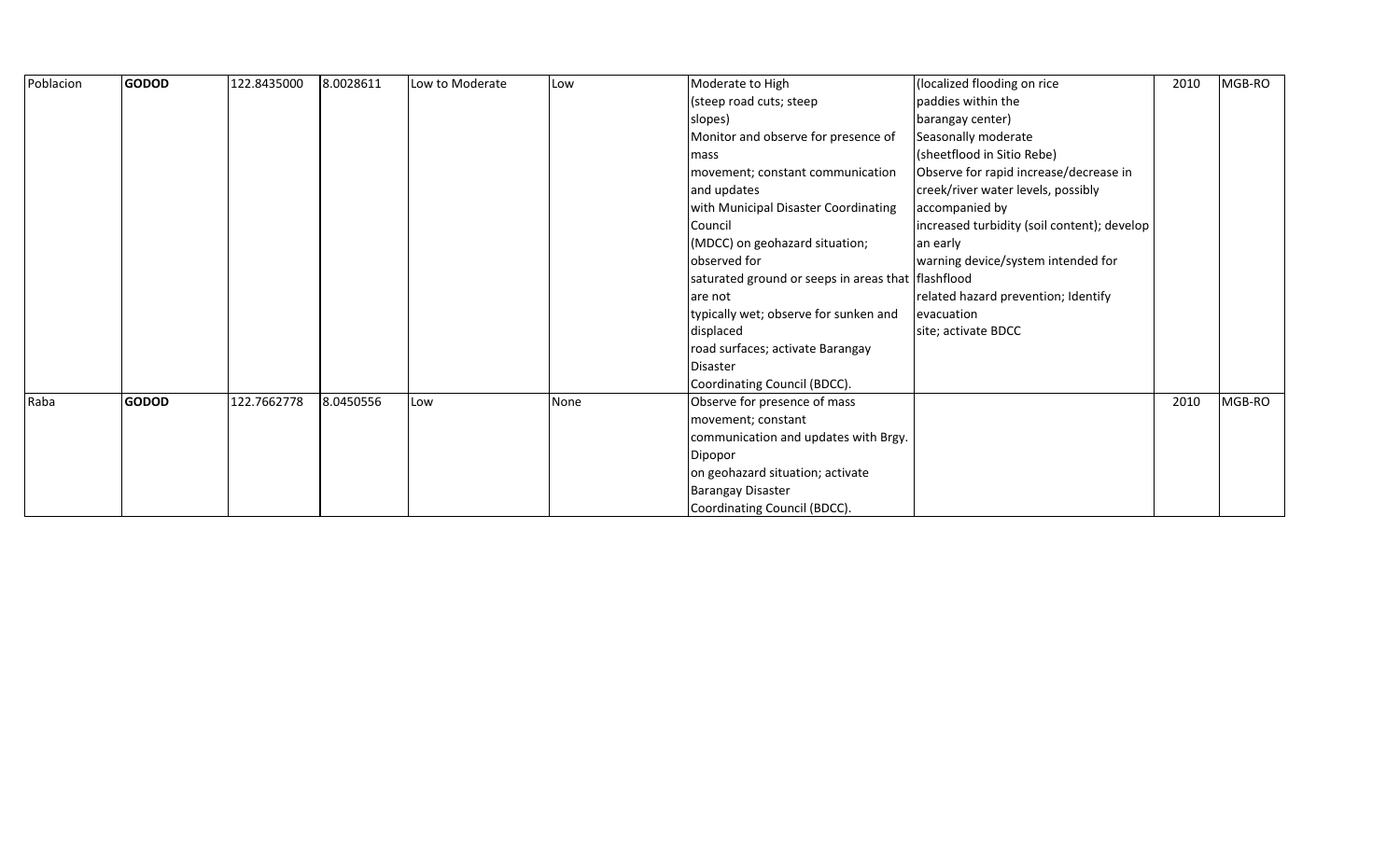| Rambon | <b>GODOD</b> | 122.7864444 | 8.0270000 | Moderate | None | Moderate to high                                    | moderate                               | 2010 | MGB-RO |
|--------|--------------|-------------|-----------|----------|------|-----------------------------------------------------|----------------------------------------|------|--------|
|        |              |             |           |          |      | (road cut; steep slope)                             | (flashflood along creek)               |      |        |
|        |              |             |           |          |      | Monitor and observe for presence of                 | Observe for rapid increase/decrease in |      |        |
|        |              |             |           |          |      | mass                                                | creek/river water levels, possibly     |      |        |
|        |              |             |           |          |      | movement along road cuts; develop an accompanied by |                                        |      |        |
|        |              |             |           |          |      | early                                               | increased turbidity (soil content);    |      |        |
|        |              |             |           |          |      | warning device/system intended for                  |                                        |      |        |
|        |              |             |           |          |      | landslide                                           |                                        |      |        |
|        |              |             |           |          |      | related hazard prevention; observed                 |                                        |      |        |
|        |              |             |           |          |      | for saturated                                       |                                        |      |        |
|        |              |             |           |          |      | ground or seeps in areas that are not               |                                        |      |        |
|        |              |             |           |          |      | typically wet;                                      |                                        |      |        |
|        |              |             |           |          |      | observe for sunken and displaced road               |                                        |      |        |
|        |              |             |           |          |      | surfaces;                                           |                                        |      |        |
|        |              |             |           |          |      | constant communication and updates                  |                                        |      |        |
|        |              |             |           |          |      | with Brgy.                                          |                                        |      |        |
|        |              |             |           |          |      | Guisapong on geohazard situation;                   |                                        |      |        |
|        |              |             |           |          |      | activate                                            |                                        |      |        |
|        |              |             |           |          |      | <b>Barangay Disaster Coordinating Council</b>       |                                        |      |        |
|        |              |             |           |          |      | (BDCC).                                             |                                        |      |        |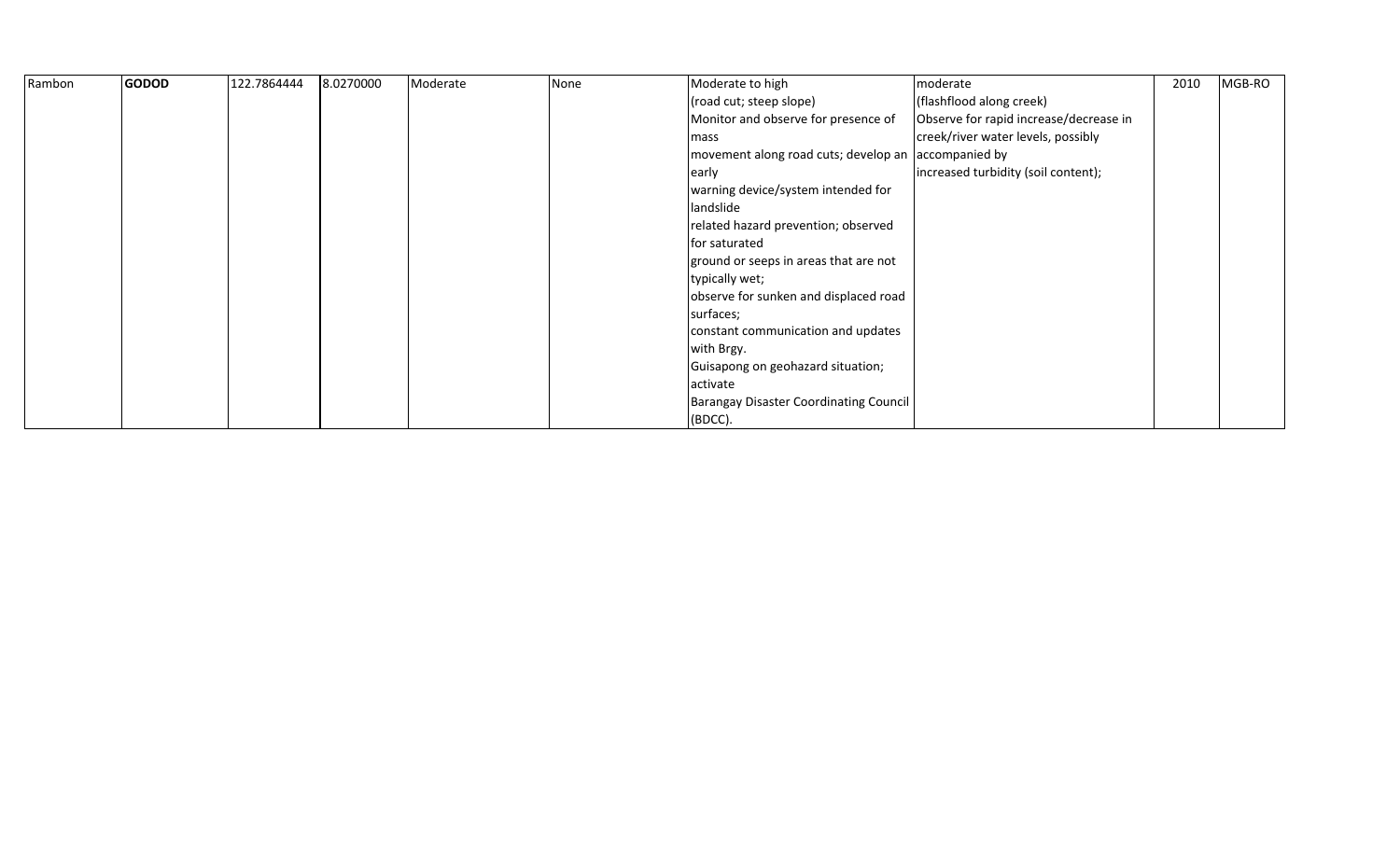| San Pedro | <b>GODOD</b> | 122.9319444 | 7.9477778 | Moderate to High | None | High                                     | 2010 | MGB-RO |
|-----------|--------------|-------------|-----------|------------------|------|------------------------------------------|------|--------|
|           |              |             |           |                  |      | (road cuts; steep slopes;                |      |        |
|           |              |             |           |                  |      | valley side)                             |      |        |
|           |              |             |           |                  |      | Monitor progress of mass movement;       |      |        |
|           |              |             |           |                  |      | observe for                              |      |        |
|           |              |             |           |                  |      | presence of mass movement (e.g           |      |        |
|           |              |             |           |                  |      | landslide, tension                       |      |        |
|           |              |             |           |                  |      | cracks); Observe for presence of mass    |      |        |
|           |              |             |           |                  |      | movement                                 |      |        |
|           |              |             |           |                  |      | (e.g landslide, tension cracks); develop |      |        |
|           |              |             |           |                  |      | an early                                 |      |        |
|           |              |             |           |                  |      | warning device/system intended for       |      |        |
|           |              |             |           |                  |      | landsliderelated                         |      |        |
|           |              |             |           |                  |      | hazard prevention/mitigation; Identify   |      |        |
|           |              |             |           |                  |      | evacuation site; Observe for saturated   |      |        |
|           |              |             |           |                  |      | ground or                                |      |        |
|           |              |             |           |                  |      | seeps in areas that are not typically    |      |        |
|           |              |             |           |                  |      | wet; Observe                             |      |        |
|           |              |             |           |                  |      | for sunken and displaced road surfaces;  |      |        |
|           |              |             |           |                  |      | constant                                 |      |        |
|           |              |             |           |                  |      | communication and updates with Brgy.     |      |        |
|           |              |             |           |                  |      | Sianan;                                  |      |        |
|           |              |             |           |                  |      | activate Barangay Disaster               |      |        |
|           |              |             |           |                  |      | Coordinating Council                     |      |        |
|           |              |             |           |                  |      | (BDCC).                                  |      |        |
|           |              |             |           |                  |      |                                          |      |        |
| Sarawagan | <b>GODOD</b> | 122.7596111 | 8.0368333 | Low to moderate  | None | Observe for presence of mass             | 2010 | MGB-RO |
|           |              |             |           |                  |      | movement; constant                       |      |        |
|           |              |             |           |                  |      | communication and updates with Brgy.     |      |        |
|           |              |             |           |                  |      | Raba on                                  |      |        |
|           |              |             |           |                  |      | geohazard situation; activate Barangay   |      |        |
|           |              |             |           |                  |      | Disaster                                 |      |        |
|           |              |             |           |                  |      | Coordinating Council (BDCC).             |      |        |